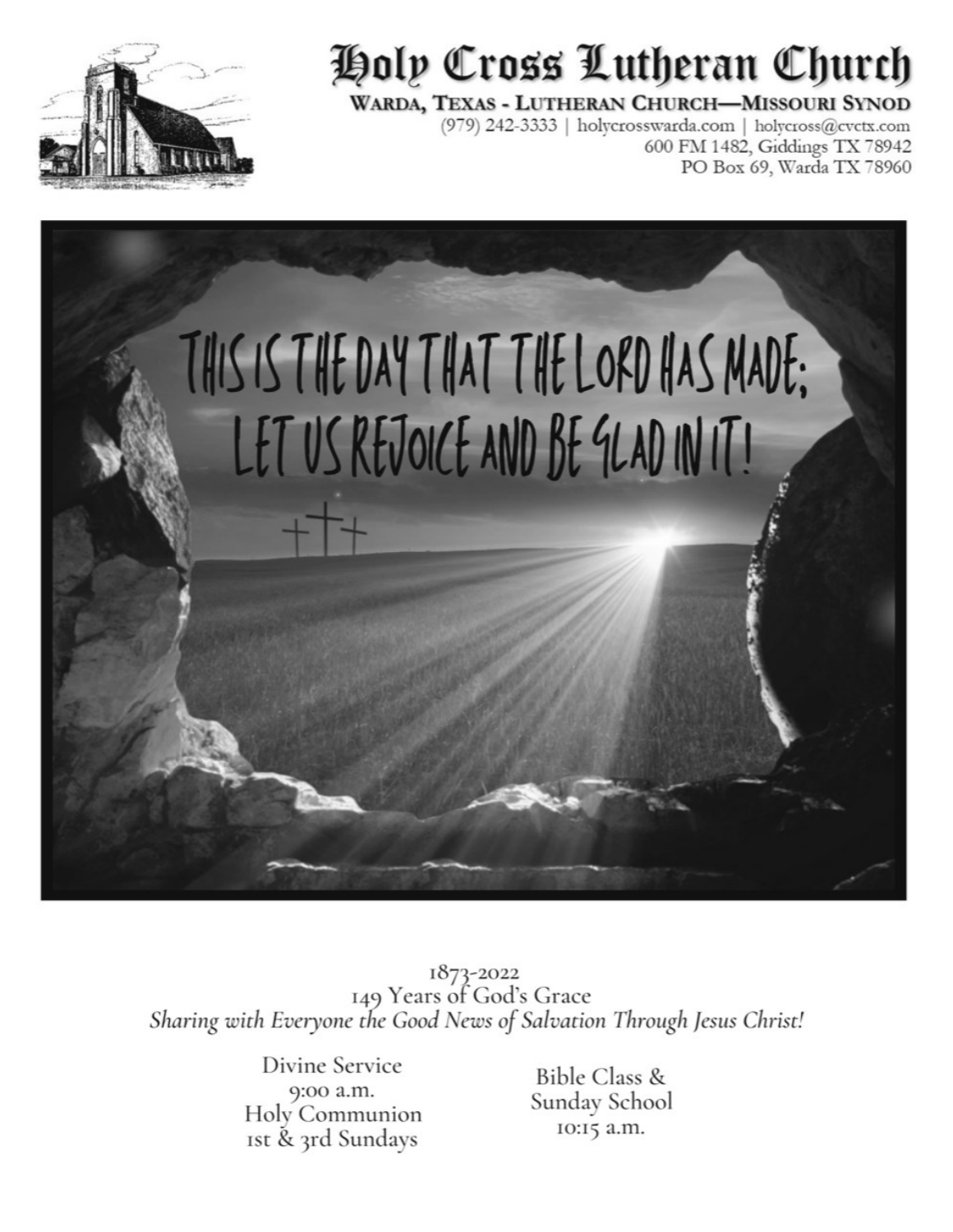# T **EASTER SUNRISE** T

### **WELCOME TO HOLY CROSS!**

Alleluia! Christ is Risen! He is Risen Indeed, Alleluia! Welcome to Holy Cross Lutheran Church. The salvation of our God seems to come when we least expect it, when we fear that all has been for naught, and when it seems as if God has abandoned us. For Israel, fleeing from their slave masters in Egypt, the great Red Sea meant sure death. For Mary Magdalene, as well as the disciples, they knew that Jesus couldn't possibly overcome death and the grave—and yet, He sprang forth from the tomb, with live everlasting for all who believe in His name. We're glad that you've chosen to worship with us this morning. May God bless you with the joy of Easter today and forever!

# **SUGGESTED PRAYER BEFORE WORSHIP**

*O Lord, our Creator, Redeemer, and Comforter, as we come together to worship You in spirit and in truth, we humbly pray that You would open our hearts to the preaching of Your Word so that we may repent of our sins, believe in Jesus Christ as our only Savior, and grow in grace and holiness. Hear us for His sake. Amen.* 

# **A NOTE ON THIS MORNING'S SERVICE**

### **Our Redeemer Lives!**

In Adam, all die because all sin. The children of that first gardener have been driven out of Paradise and return to the dust whence they were taken. But now another Gardener has come, who has made His bed in the dust of the earth, and in His resurrection He has opened paradise for all the children of Adam. For *"death is swallowed up in victory"* (1 Cor. 15:54), and God *"gives us the victory through our Lord Jesus Christ"* (1 Cor. 15:57). So we each confess that *"my Redeemer lives"* and *"in my flesh I shall see God"* (Job 19:25, 26). As He has called us out of darkness into light and wiped away our tears, we behold Him now by faith and recognize His voice in the Gospel. We enter His tomb by the death of Holy Baptism, and we also share His resurrection. For as surely as He has risen, so we also one day *"must rise from the dead"* (John 20:9).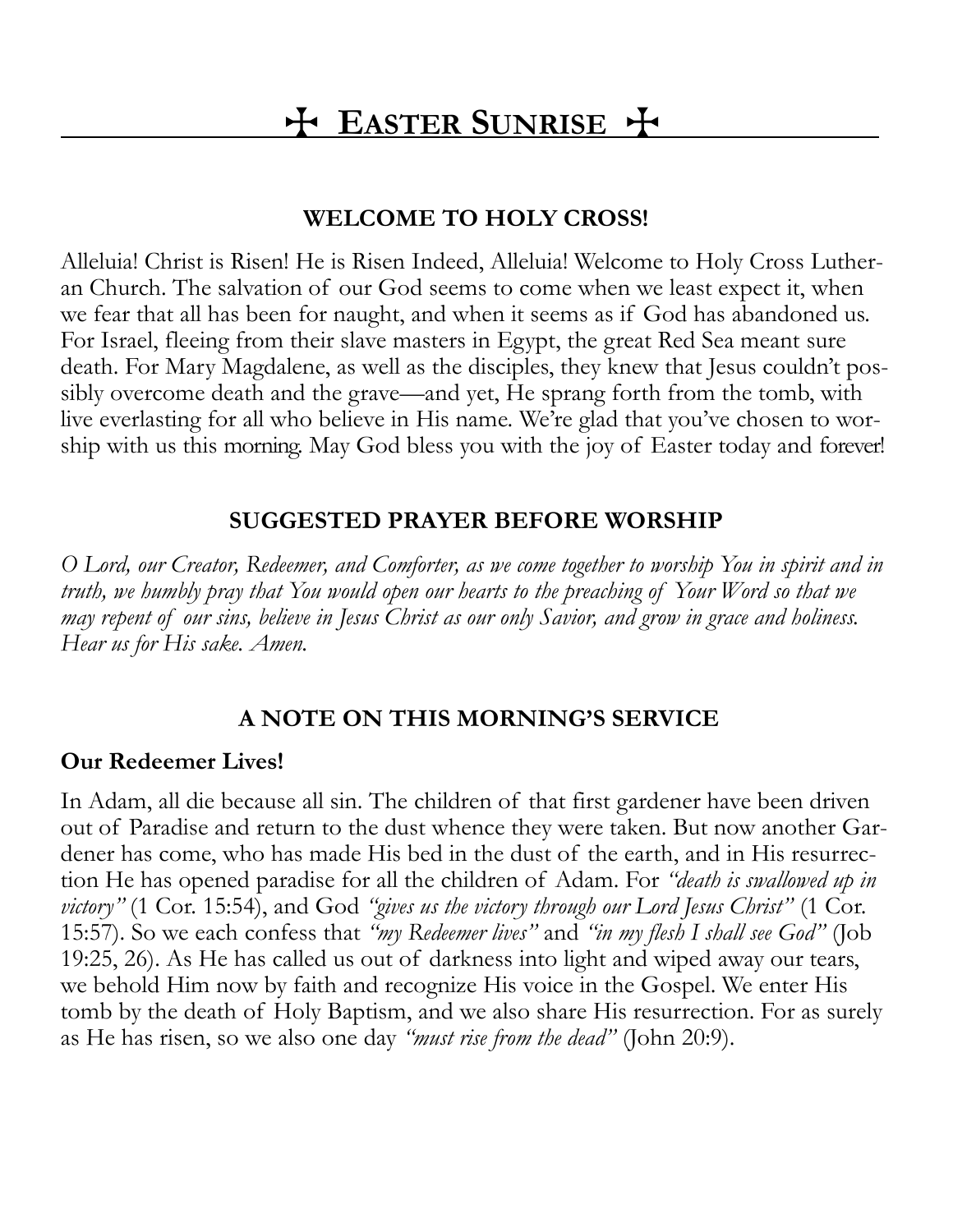# **HOLY CROSS LUTHERAN CHURCH**

**P.O. BOX 69 WARDA, TX 78960**

Sunday, April 17, 2022 Easter Sunrise

#### **THE RINGING OF THE BELLS**

**WELCOME**

### **Awake, My Heart, With Gladness** *Hymn 192*

*Please stand.*

#### **OPENING SENTENCES** *Psalm 51:15, 70:1*

- $\mathbf{P}$  O Lord, open Thou my lips.
- C **♫ And my mouth shall show forth Thy praise.**
- P Make haste, O God, to deliver me.
- C **♫ Make haste to help me, O Lord.**

**Glory be to the Father and to the Son and to the Holy Ghost; As it was in the beginning, is now, and ever shall be, world without end. Amen. Hallelujah!**

#### **THE INVITATORY AND VENITE** *Psalm 95:1-7*

- P Oh, come, let us worship the Lord:
- C **♫For He is our Maker.** 
	- **♫ Oh come, let us sing unto the Lord:**

 **let us make a joyful noise to the Rock of our salvation.**

**Let us come before His presence with thanksgiving:**

 **and make a joyful noise unto Him with psalms.**

- **For the Lord is a great God:**
	- **and a great King above all gods.**
- **In His hand are the deep places of the earth:**

 **the strength of the hills is His also.**

**The sea is His, and He made it:**

- **and His hands formed the dry land.**
- **Oh, come, let us worship and bow down:**

 **let us kneel before the Lorde, our Maker.**

**For He is our God:**

 **and we are the people of His pasture, and the sheep of His hand.**

**Glory be to the Father and to the Son:**

 **and to the Holy Ghost;**

**As it was in the beginning, is now, and ever shall be, world without end. Amen.**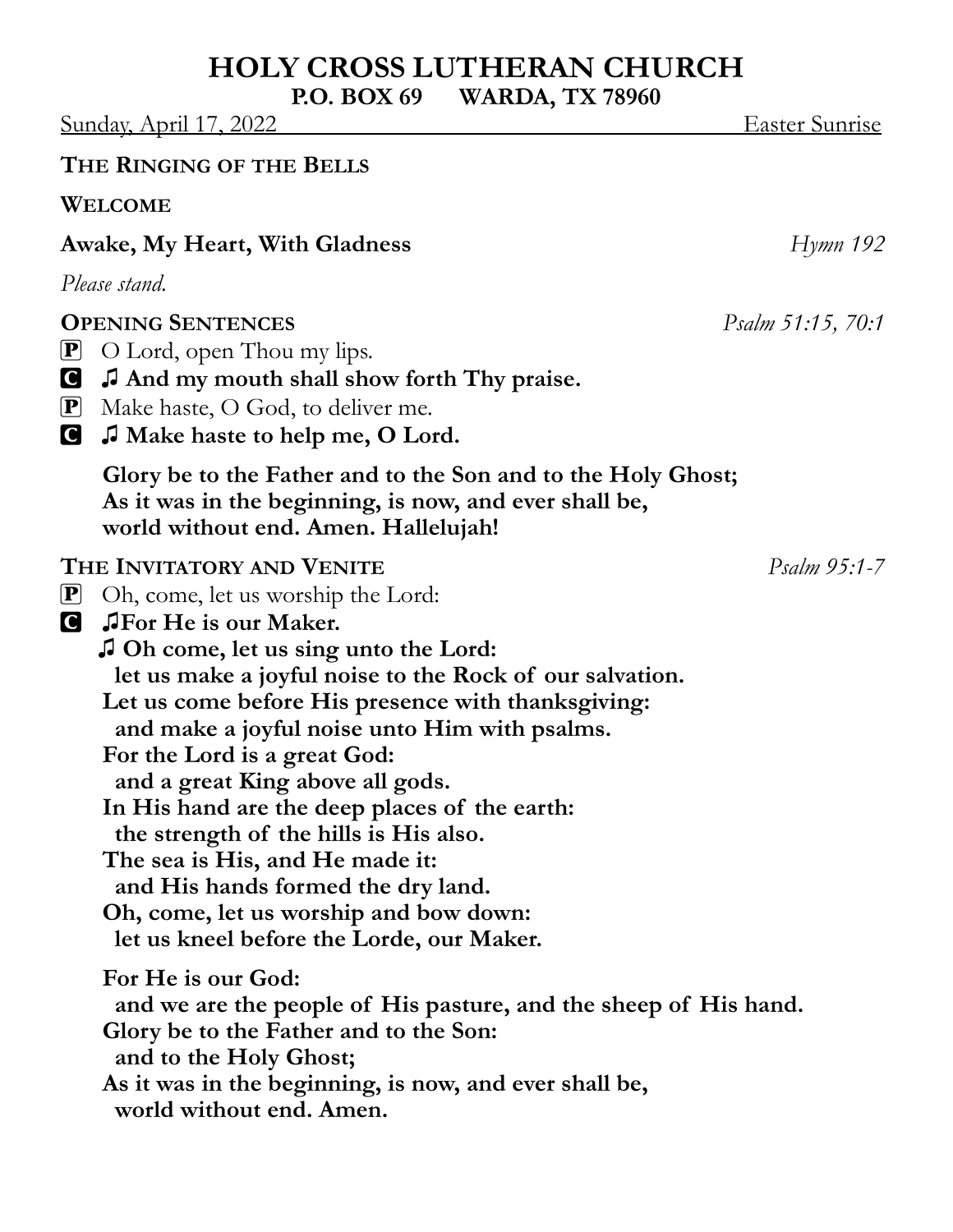Glad songs of salvation are in the tents of the righteous: **"The right hand of the LORD does valiantly, the right hand of the LORD exalts, the right hand of the LORD does valiantly!"** I shall not die, but I shall live, and recount the deeds of the LORD. **The LORD has disciplined me severely, but he has not given me over to death.** Open to me the gates of righteousness, that I may enter through them and give thanks to the LORD. **This is the gate of the LORD; the righteous shall enter through it.** I thank you that you have answered me and have become my salvation. **The stone that the builders rejected has become the cornerstone.** This is the LORD's doing; it is marvelous in our eyes. **This is the day that the LORD has made; let us rejoice and be glad in it.** Save us, we pray, O LORD! O LORD, we pray, give us success! **Blessèd is he who comes in the name of the LORD! We bless you from the house of the LORD.** The LORD is God, and he has made his light to shine upon us. **Bind the festal sacrifice with cords, up to the horns of the altar!** You are my God, and I will give thanks to you; you are my God; I will extol you. **Oh give thanks to the LORD, for he is good; for his steadfast love endures forever! Glory be to the Father and to the Son: and to the Holy Ghost; As it was in the beginning, is now, and ever shall be, world without end. Amen.**

#### *Please sit.*

**Morning Breaks Upon the Tomb!** *Hymn 203*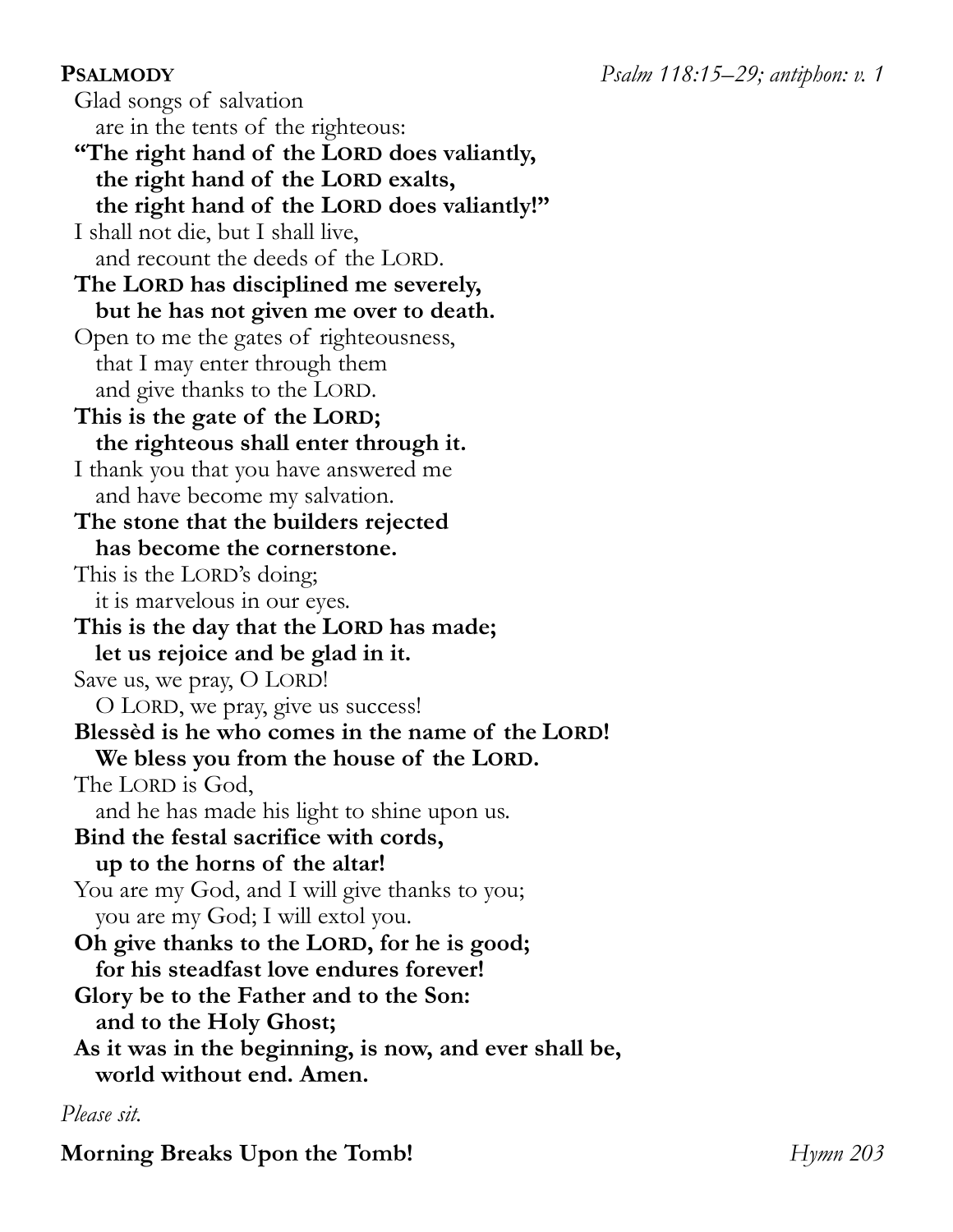#### **OLD TESTAMENT READING** *Job 19:23–27*

"Oh that my words were written! Oh that they were inscribed in a book! Oh that with an iron pen and lead they were engraved in the rock forever! For I know that my Redeemer lives, and at the last he will stand upon the earth. And after my skin has been thus destroyed, yet in my flesh I shall see God, whom I shall see for myself, and my eyes shall behold, and not another. My heart faints within me!"

[A] This is the Word of the Lord.

#### C **Thanks be to God.**

Behold! I tell you a mystery. We shall not all sleep, but we shall all be changed, in a moment, in the twinkling of an eye, at the last trumpet. For the trumpet will sound, and the dead will be raised imperishable, and we shall be changed. For this perishable body must put on the imperishable, and this mortal body must put on immortality. When the perishable puts on the imperishable, and the mortal puts on immortality, then shall come to pass the saying that is written:

"Death is swallowed up in victory."

"O death, where is your victory?

O death, where is your sting?"

The sting of death is sin, and the power of sin is the law. But thanks be to God, who gives us the victory through our Lord Jesus Christ.

 $\Delta$  O Lord, have mercy on us.

#### C **Thanks be to God.**

*Please stand.*

#### **HOLY GOSPEL READING** *John 20:1–18*

Now on the first day of the week Mary Magdalene came to the tomb early, while it was still dark, and saw that the stone had been taken away from the tomb. So she ran and went to Simon Peter and the other disciple, the one whom Jesus loved, and said to them, "They have taken the Lord out of the tomb, and we do not know where they have laid him." So Peter went out with the other disciple, and they were going toward the tomb. Both of them were running together, but the other disciple outran Peter and reached the tomb first. And stooping to look in, he saw the linen cloths lying there, but he did not go in. Then Simon Peter came, following him, and went into the tomb. He saw the linen cloths lying there, and the face cloth, which had been on Jesus' head, not lying with the linen cloths but folded up in a place by itself. Then the

#### **EPISTLE READING** *1 Corinthians 15:51–57*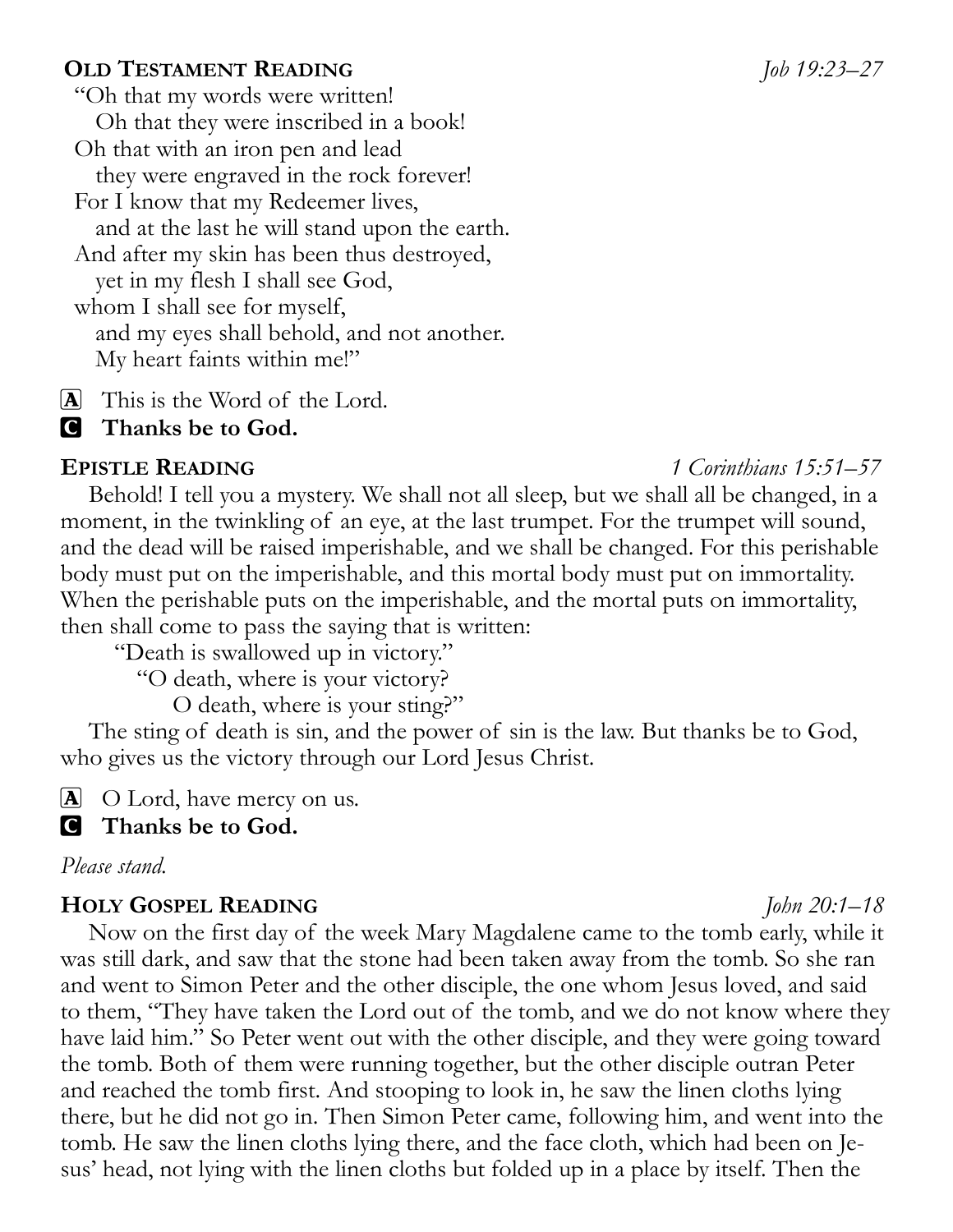other disciple, who had reached the tomb first, also went in, and he saw and believed; for as yet they did not understand the Scripture, that he must rise from the dead. Then the disciples went back to their homes.

But Mary stood weeping outside the tomb, and as she wept she stooped to look into the tomb. And she saw two angels in white, sitting where the body of Jesus had lain, one at the head and one at the feet. They said to her, "Woman, why are you weeping?" She said to them, "They have taken away my Lord, and I do not know where they have laid him." Having said this, she turned around and saw Jesus standing, but she did not know that it was Jesus. Jesus said to her, "Woman, why are you weeping? Whom are you seeking?" Supposing him to be the gardener, she said to him, "Sir, if you have carried him away, tell me where you have laid him, and I will take him away." Jesus said to her, "Mary." She turned and said to him in Aramaic, "Rabboni!" (which means Teacher). Jesus said to her, "Do not cling to me, for I have not yet ascended to the Father; but go to my brothers and say to them, 'I am ascending to my Father and your Father, to my God and your God.'" Mary Magdalene went and announced to the disciples, "I have seen the Lord"—and that he had said these things to her.

 $\mathbf{P}$  But Thou, O Lord, have mercy upon us.

#### C **♫Thanks be to Thee, O Lord!**



*Please stand.*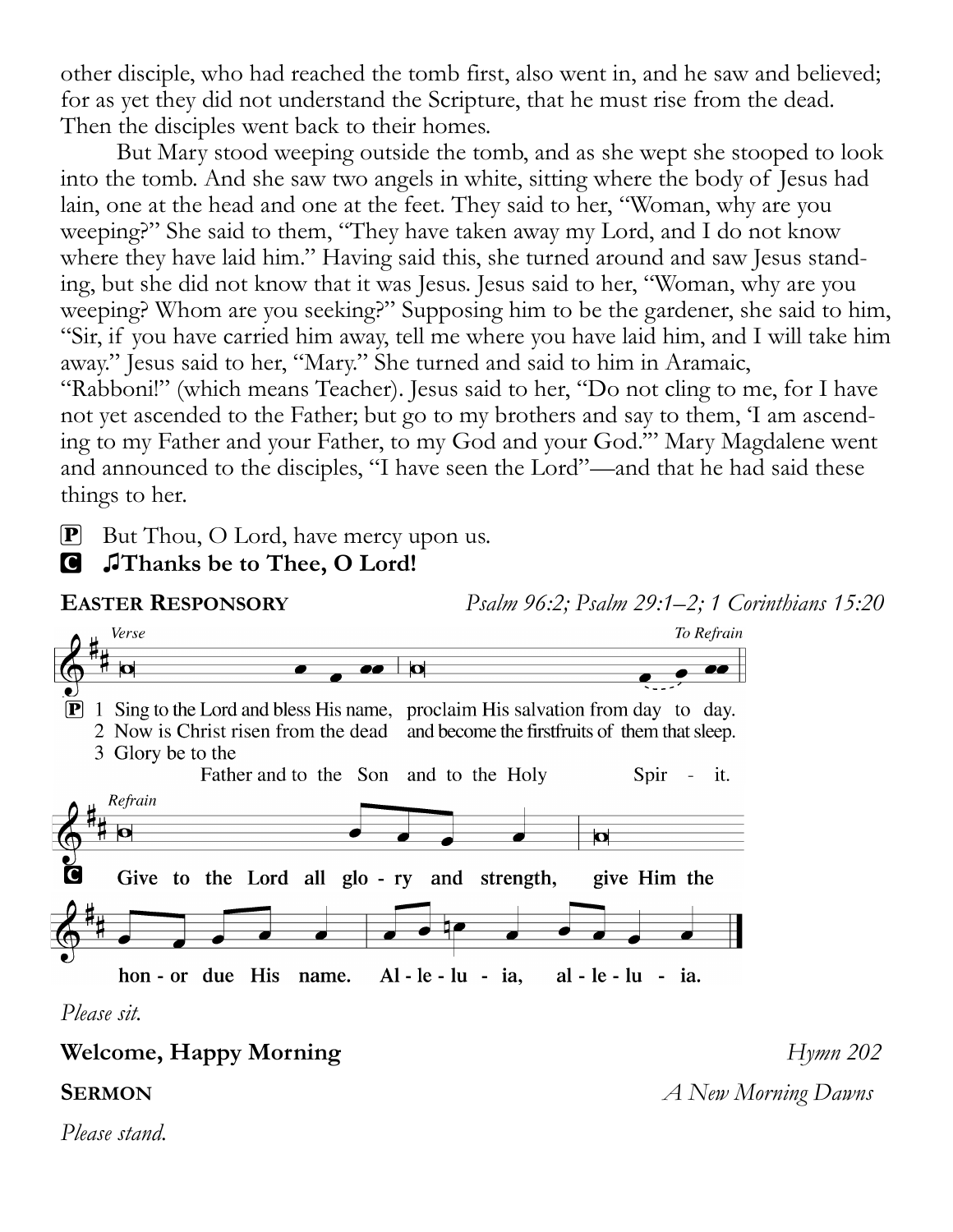|                         | $\bullet$                                                                     |                              |                 |
|-------------------------|-------------------------------------------------------------------------------|------------------------------|-----------------|
|                         |                                                                               |                              |                 |
| 1                       | We praise Thee, O God; we acknowledge Thee to                                 | be<br>the                    | Lord.           |
| $\frac{2}{3}$           | Holy, holy, holy, Lord God of<br>깤                                            | $Sab - a -$                  | oth!            |
|                         | The noble army of martyrs                                                     | praise                       | Thee;           |
|                         |                                                                               |                              |                 |
|                         |                                                                               |                              |                 |
|                         |                                                                               |                              |                 |
|                         |                                                                               |                              |                 |
| 1                       | All the earth doth worship Thee, the Father ev - er -                         | last -                       | ing.            |
| $\frac{2}{3}$           | Heaven and earth are full of the majesty<br>of Thy                            | $g$ lo -                     | ry.             |
|                         | the holy Church throughout all the world                                      | doth ac - knowl - edge Thee. |                 |
|                         |                                                                               |                              |                 |
|                         |                                                                               |                              |                 |
|                         |                                                                               |                              |                 |
|                         |                                                                               |                              |                 |
|                         |                                                                               |                              |                 |
| 1                       | To Thee all angels cry aloud, the heavens and all the - powers there - in;    |                              |                 |
| $\frac{2}{3}$           | The glorious company of the Apostles<br>$\blacksquare$                        | praise                       | Thee;           |
| $\overline{\mathbf{4}}$ | The Father of an infinite majesty; Thine adorable true and                    | only                         | Son.            |
|                         | Thou art the King of Glory,                                                   | О                            | Christ.         |
|                         |                                                                               |                              |                 |
|                         |                                                                               |                              |                 |
|                         |                                                                               |                              |                 |
|                         | o                                                                             |                              |                 |
|                         |                                                                               |                              |                 |
| 1                       | To Thee cherubim and seraphim con-<br>tin -<br>ual-                           | do<br>$\bf{v}$               | cry:            |
|                         | The goodly fellowship of the<br>proph - ets                                   | praise                       | Thee;           |
| $\frac{2}{3}$           | also the Holy -<br>Ghost, the                                                 | Com-fort-                    | er.             |
| $\overline{\mathbf{4}}$ | Thou art the everlasting Son<br>the<br>of                                     | $\mathbf{F}$ a -             | ther.           |
|                         |                                                                               |                              |                 |
|                         |                                                                               |                              |                 |
|                         | o                                                                             |                              |                 |
|                         |                                                                               |                              |                 |
| 5                       | When Thou tookest upon Thee to de -<br>liv -                                  | er                           | man,            |
| 6                       | Thou sittest at the right<br>hand                                             | of                           | God             |
| 7                       | We therefore pray Thee, help Thy                                              | serv -                       | ants,           |
|                         |                                                                               |                              |                 |
|                         |                                                                               |                              |                 |
|                         | Å                                                                             |                              |                 |
|                         |                                                                               |                              |                 |
| 5                       | Thou didst humble Thyself to be born of<br>a                                  | vir -                        | gin.            |
| 6                       | In the glory<br>of<br>the<br>$\sim$<br>whom Thou hast redeem-ed<br><b>Thy</b> | $Fa -$                       | ther.<br>blood. |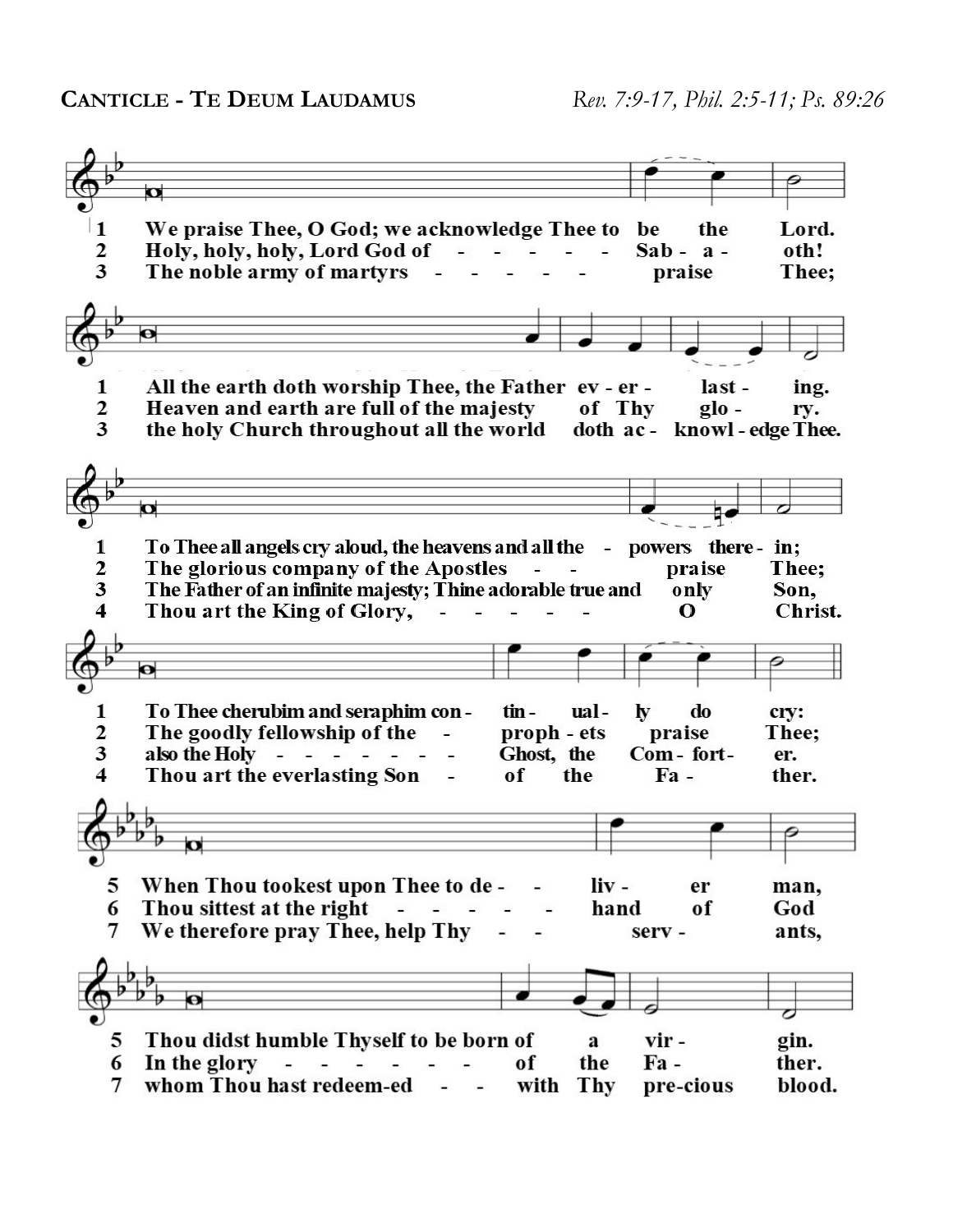

*Please sit.*

# **THE OFFERING**

# **PRAYER OF THE CHURCH**

Friends in Christ, I urge you all to lift up your hearts to God and pray with me as Christ our Lord has taught us and freely promised to hear us.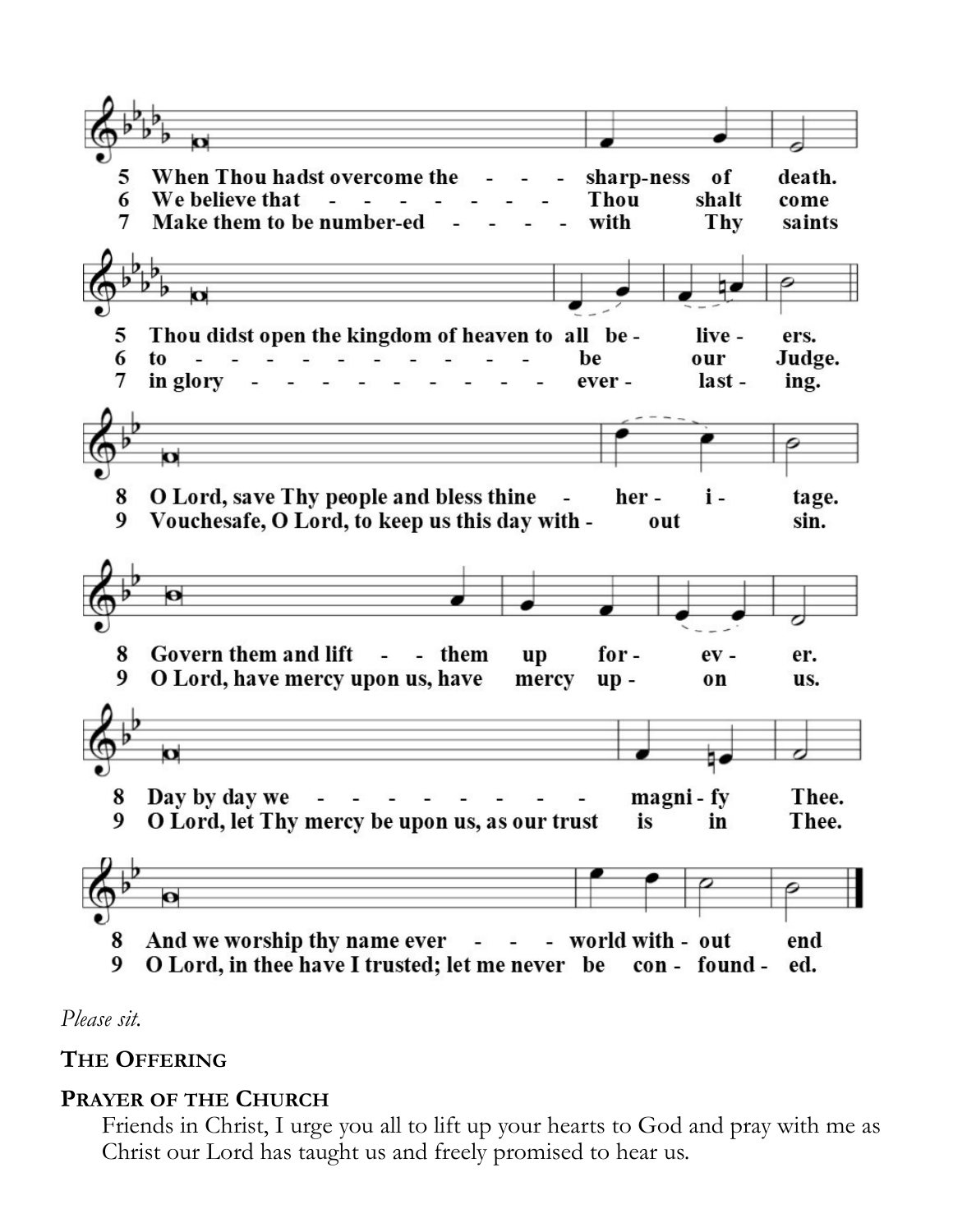God, our Father in heaven, look with mercy on us, Your needy children on earth, and grant us grace that Your holy name be hallowed by us and all the world through the pure and true teaching of Your Word and the fervent love shown forth in our lives. Graciously turn from us all false doctrine and evil living whereby Your precious name is blasphemed and profaned. Lord, in Your mercy, **hear our prayer.**

May Your kingdom come to us and expand. Bring all transgressors and those who are blinded and bound in the devil's kingdom to know Jesus Christ, Your Son, by faith that the number of Christians may be increased. Lord, in Your mercy, **hear our prayer.**

Strengthen us by Your Spirit according to Your will, both in life and in death, in the midst of both good and evil things, that our own wills may be crucified daily and sacrificed to Your good and gracious will. Into Your merciful hands we commend Curtis, Al, Carolyn, Wally, Lori, Jane, Allen, Rev. Al, Lee, Joyce, Wesley, Clara, and all who are in need, praying for them at all times: Thy will be done. Lord, in Your mercy, **hear our prayer.**

Grant us our daily bread, preserve us from greed and selfish cares, and help us trust in You to provide for all our needs. Lord, in Your mercy, **hear our prayer.**

Forgive us our sins as we also forgive those who sin against us so that our hearts may be at peace and may rejoice in a good conscience before You, and that no sin may ever frighten or alarm us. Lord, in Your mercy, **hear our prayer.**

Lead us not into temptation, O Lord, but help us by Your Spirit to subdue our flesh, to turn from the world and its ways, and to overcome the devil with all his wiles. Lord, in Your mercy, **hear our prayer.**

And lastly, O heavenly Father, deliver us from all evil of both body and soul, now and forever. Lord, in Your mercy, **hear our prayer.**

We trust, O Lord, in Your great mercy to hear and answer us; through Jesus Christ, our Lord. **Amen.**

### **THE KYRIE** *Mark 10:47*

C **♫ Lord, have mercy upon us. Christ, have mercy upon us. Lord, have mercy upon us.**

### **THE LORD'S PRAYER** *Matthew 6:9-13*

C **Our Father who art in heaven, hallowed be Thy name, Thy kingdom come, Thy will be done on earth as it is in heaven; give us this day our daily bread; and Forgive us our trespasses as we forgive those who trespass against us; and lead us not into temptation, but deliver us from evil. For thine is the kingdom and the power and the glory forever and ever. Amen.**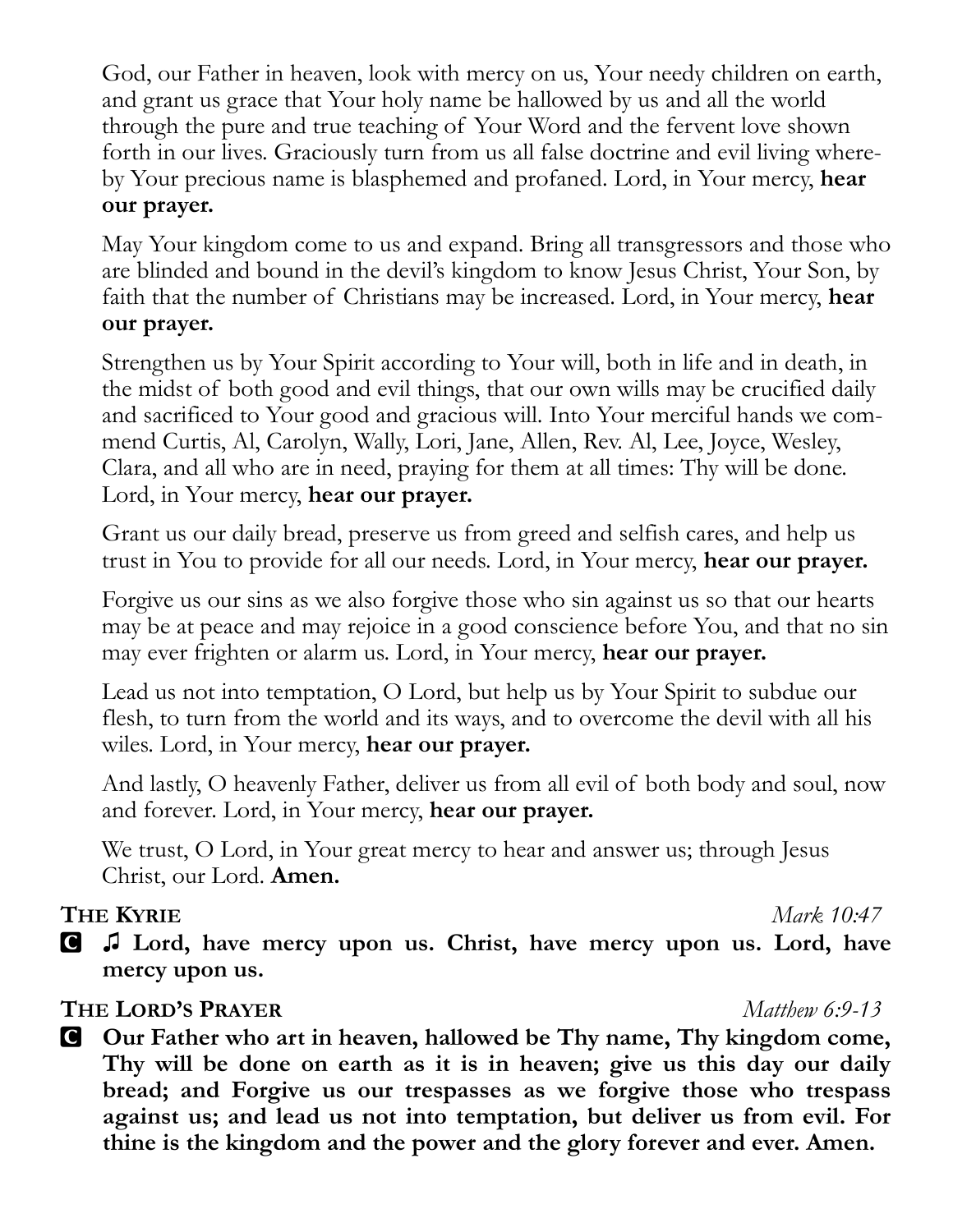### **THE SALUTATION** *2 Timothy 4:22*

- P The Lord be with you.
- C **♫ And with thy Spirit.**

# **THE COLLECT OF THE DAY**

- P Almighty God, through Your only-begotten Son, Jesus Christ, You overcame death and opened to us the gate of everlasting life. We humbly pray that we may live before You in righteousness and purity forever; through the same Jesus Christ, our Lord, who lives and reigns with You and the Holy Spirit, one God, now and forever.
- C **♫ Amen.**

# **THE BENEDICAMUS AND BENEDICTION** *[Psalm 103:1]; 2 Corinthians 13:14*

- **P** Bless we the Lord.
- C **♫ Thanks be to God.**
- P The grace of our Lord † Jesus Christ and the love of God and the fellowship of the Holy Ghost be with you all.

C **♫ Amen.**

# **He's Risen, He's Risen, Christ Jesus, the Lord** *Hymn 198*



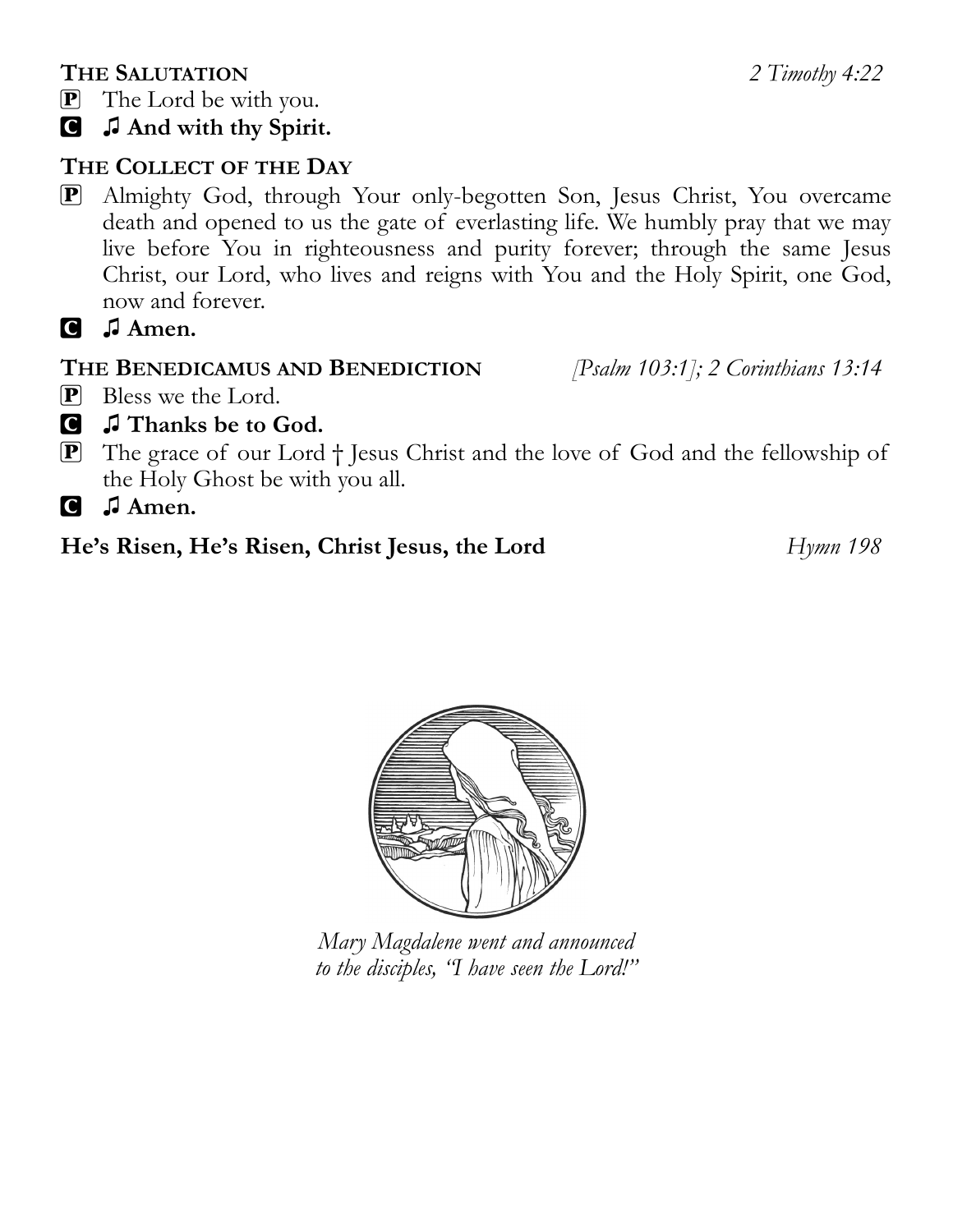### **NEWS AND ANNOUNCEMENTS**

**Bible Study** - Beginning this **Wednesday, April 20th**, the group will do a short 6 week, book study based on the book *How Happiness Happens* by Max Lucado. They will meet back on Wednesday evenings at 6:30PM in the church library. If you would like to join them, please contact Cyndy Zoch if you would like a book. Cost of the book is approximately \$15.

**The Voters Assembly** will meet again on Monday, April 25th, at 7:00 p.m. in the sanctuary. Meeting packets are in voting members boxes this morning.

**BBQ Chickens** - The Holy Cross Couples Club will have their annual BBQ Chickens -to-go on Mothers Day, May 8th, at the Holy Cross Picnic Grounds. Whole chickens are \$12.00 and sauce is \$2.50. Pick-up will be from 10:30 to 12:00. A sign up sheet is available on the bulletin board in the Narthex. You may also place your order by calling Danny & Judy Jurk at 242‑3484, J.C. & Carol Schramm at 242-3232, Dennis & Diann Pietsch at 542‑1141, Calvin & Gale Mersiovsky at 968-5032, Robert & Joyce Hinze at 366-2398 or the church office at 242-3333. Advance orders only. **Deadline to order is Monday, May 2nd**.

**Sunday School** - Volunteer Opportunity! We are looking for a few new volunteers who would be willing to step in as needed and teach our kiddos on Sunday mornings. This would not be every Sunday, but on an as-needed basis. For more information or to volunteer, contact Patty Schulze at (512) 914-5748 or the church office at (979) 242-3333.

**The Warda Local Farm Bureau** will meet on Thursday, April 21st, at 7:00 p.m. at the Holy Cross picnic grounds. Plans for the family night will be discussed. Members may bring snacks to share. Drinks will be available.

**Grace Lutheran LWML** in Smithville invites all ladies to join them for their spring rally on Sunday, April 24th at 2:00 p.m. The theme for the day is Great is Thy Faithfulness with guest speaker, Frances Molitor. A light meal will be served after the rally. All are invited to come and enjoy the afternoon.

**Texas Wendish Heritage Society Scholarship Program.** The Texas Wendish Heritage Society (TWHS) appreciates support given to our scholarship program. All Texas Wendish Heritage Scholarship funds are received through fundraising projects and donations. The TWHS scholarship program is available to students of Wendish descent and encourages students to learn more about their Wendish heritage.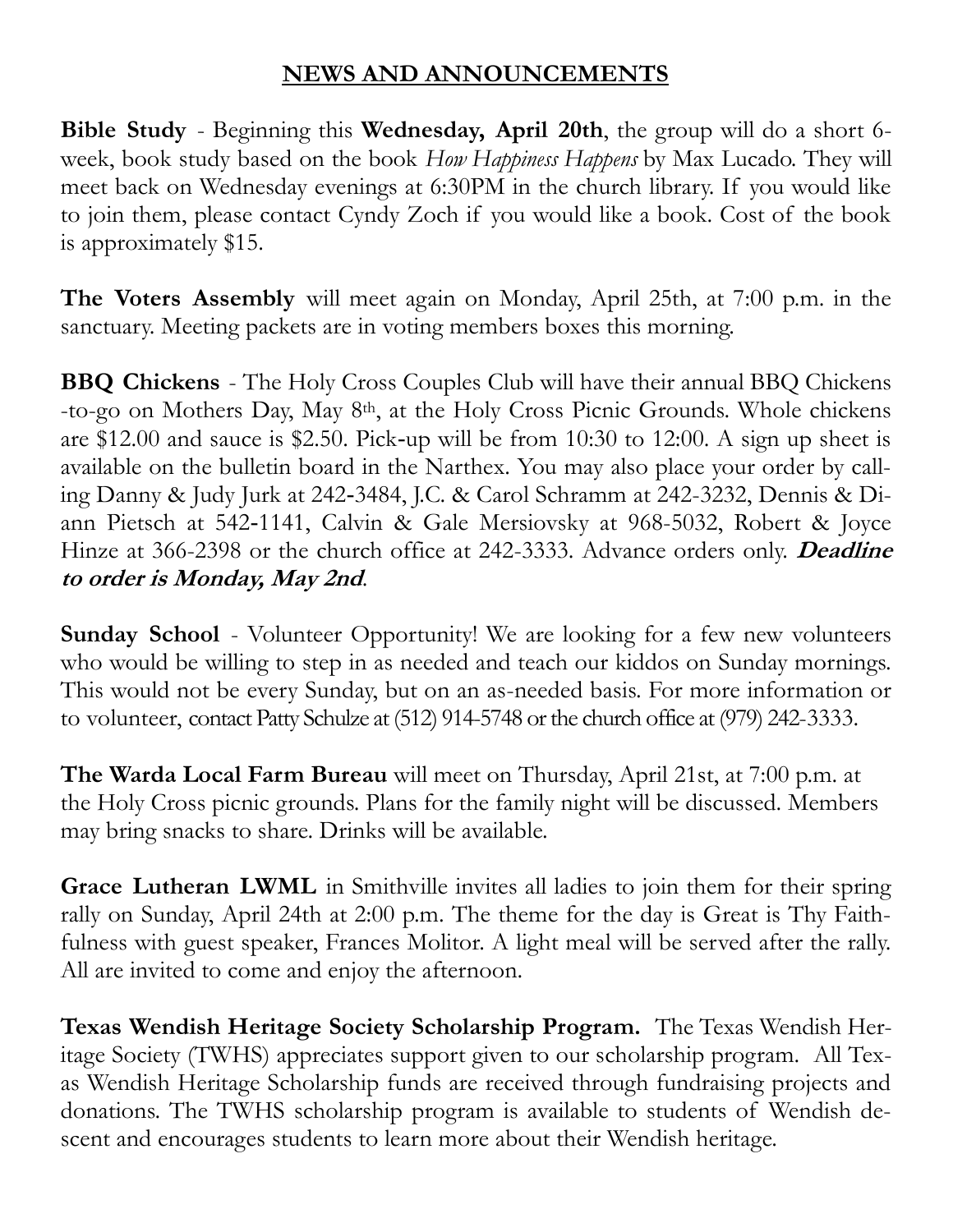Applicants must be enrolled in an accredited college, university or trade school for Fall 2022 semester. 2022-2023 scholarship applications will be available beginning April 19th online at [texaswendish.org](http://www.texaswendish.org) and on the Texas Wendish Facebook Page. The entire process is online and must be submitted digitally by the deadline; 5:00 p.m. on Saturday, July 15<sup>th</sup>, 2022. For more information contact the Texas Wendish Heritage Museum at 979-366-2441 or museum@texaswendish.net. In 2021, a total of  $$15,000$ was awarded in scholarships to thirteen students. **Thanks for your support!**

# **FAITH LUTHERAN HIGH SCHOOL NEWS**

# **Staff Positions Available**

Faith Lutheran High School will have part time openings on its faculty for the 2022- 2023 academic year! Interested individuals who teach any subject area are encouraged to apply, but science, social studies, English, or electives are sought after skills. Applicants may submit resumes to Faith Lutheran High School, PO Box 138, Warda, TX 78960, call (979) 242-2889, or email them to  $\frac{\text{kueckn}(\hat{\omega}f\text{lhstx.}^{\text{or}})}{\text{kteckn}(\hat{\omega}f\text{lhstx.}^{\text{or}})}$ . If you have the time and talents, please consider applying and sharing your gifts with our students. Thank you!

# **New Student Registration**

Registration for the 2022-2023 school year is underway. We would love to welcome you into our Falcon family as well. Call us at (979) 242-2889 to schedule a shadow day or visit our website at [www.flhstx.org](http://www.flhstx.org) for registration information.

### **Youth Camps**

Summer camps are back! We are excited to offer a variety of camps for youth this summer. Ages are for grades NEXT school year. June 1 - Frog Dissection - Grade 6 to 8 - \$15 June 6-8 - Volleyball - Grade 3 to 8 - \$15 June 13-15 - Basketball - Grades K to 8 - \$15 June 20-22 - STEM Camp - Grades K to 6 - \$ 30 June 27-29 - Art Camp - Grades K to 6 - \$30 Aug 1-2 - Archery - Grade 4 to 8 - \$15 Please visit our website or Facebook page for more information! Don't wait --- Sign up today!! Space is limited!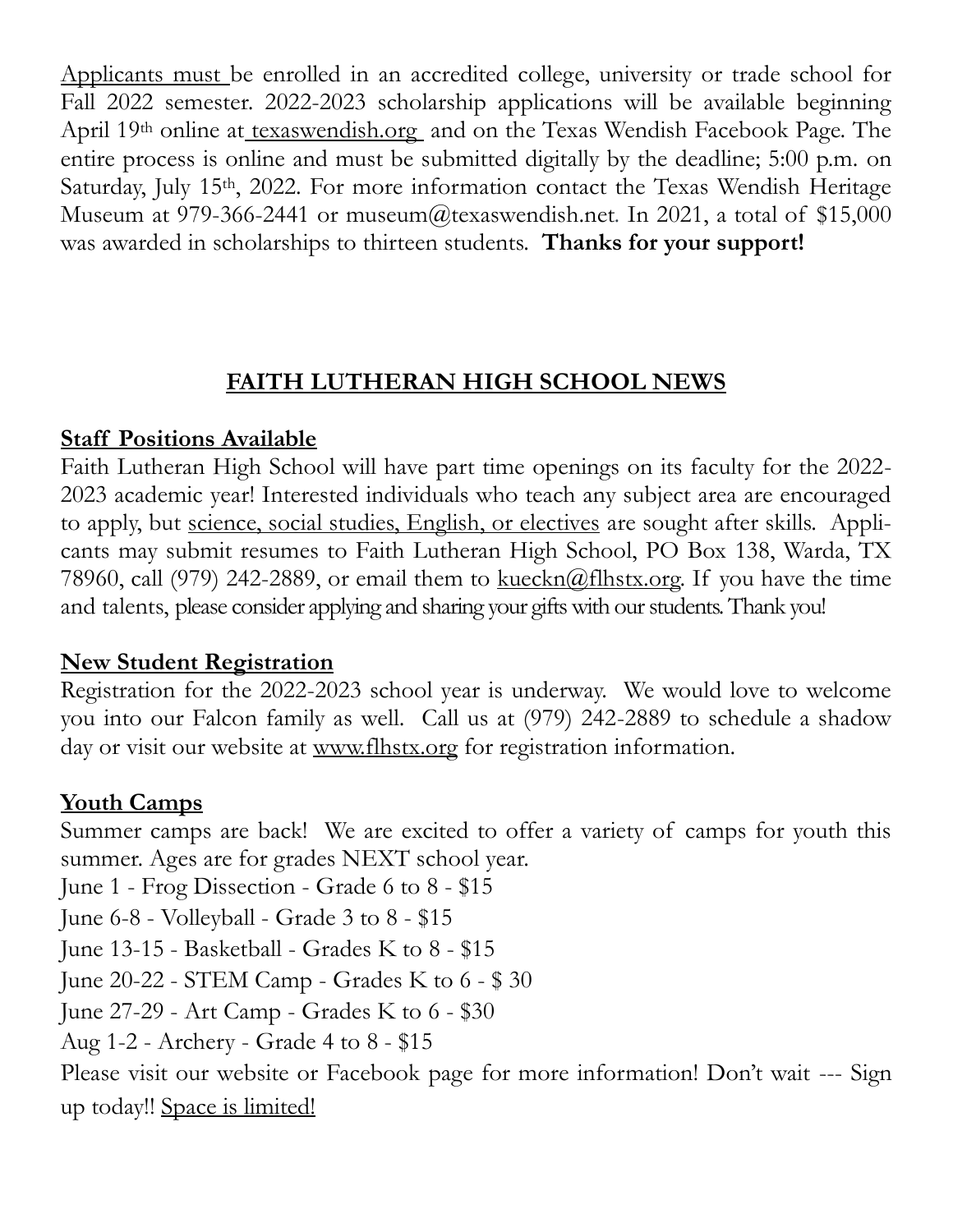### **Thank you to all who provided the beautiful Easter Flowers this morning.**

#### **Flowers may be picked up after the 9 a.m. Festival Service***.*

#### **Lilies**

In memory of Roy and Ruth Lehmann by Roland and Betsy Guettler

In memory of Buddy Whited, Harold & Irene Kasper, and Ralph Kasper by Margie Whited

In memory of Otto and Alice Kunze and Glenn Kunze by Allen Kunze, Charles Kunze, and Mark and Karen Gerdes

In memory of Myrtle "Myrt" Vanek, Monroe and Gertrude Mersiovsky, and Anita Vanek by their families

In memory of Lawrence, Edline, Kathleen and Joyce Weishuhn by David, Ingrid, Brandon and Kelsey Weishuhn

In memory of Brenda, Rosie, and Bernice Heinrich by Lawrince Heinrich

In memory of Evelyn Buscha, Barbara Buscha, and Steven Reedy by Bobby Buscha, Sr. and family

In memory of Gus Sr. and Hildegard Schramm and Walter Kieschnik and in honor of Thelma Kieschnik by J.C. and Carol Schramm

In memory of Gerald Sledge by the Gerald Sledge family

In memory of Elmo and Helen Pietsch, Daniel Pietsch, Adele Schulze, and Kenneth Wiederhold by Dennis and Diann Pietsch

In memory of Larry Joe and Mary Jane Briscoe and in honor of Harry and Patricia Lehmann by Tucker, Leann, Alyssa and Jolee Briscoe

In memory of George and Eunice Dunk by Daryl and Patty Schulze

In memory of Donald and Hazel Tabbert by Mike, Dustin, Camden, Jamey, Brianna and Karleigh Tabbert, Lori and Spencer Ingram

In memory of Jimmie Lehmann by his children, grandchildren, and greatgrandchildren

In memory of Billy and JoAnn Lange by Kevin and Sandra Lange, Alexa and Raina

In memory of loved ones gone before me by Mary Ann Rucker

To the glory of God by Gary, Diane and Sophie Becker

To the glory of God and in honor of our church family and in appreciation for their love, support, and prayers by J.C. and Carol Schramm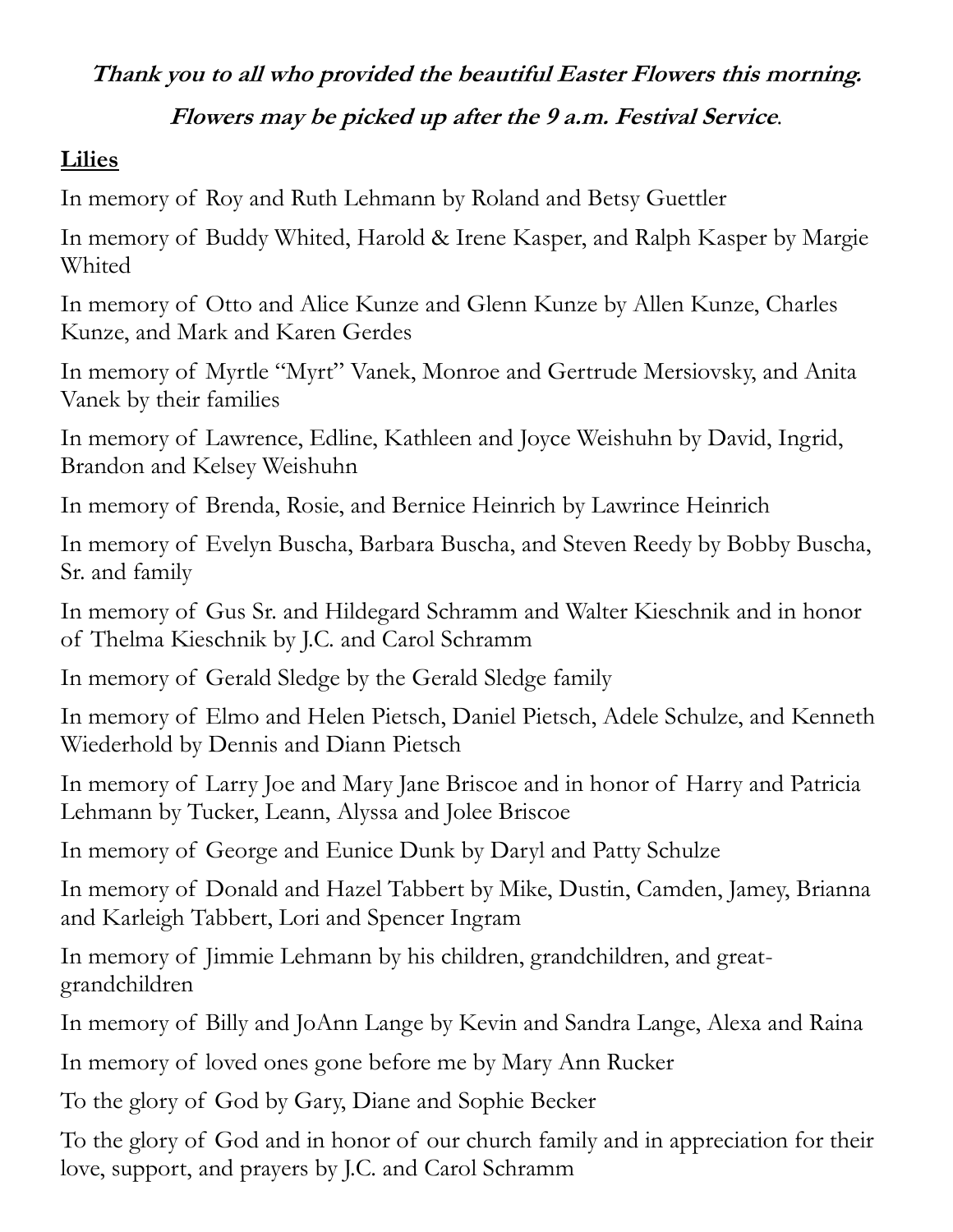To the glory of God and in thankfulness for His many blessings by James and Nancy Teinert and RyLee Van Hale

# **Hydrangeas**

In memory of August and Theresa Pietsch, Walter and Hattie Schramm, Clarence and Adeline Pietsch, Raymond and Lillian Zingelmann by June and Nancy Pietsch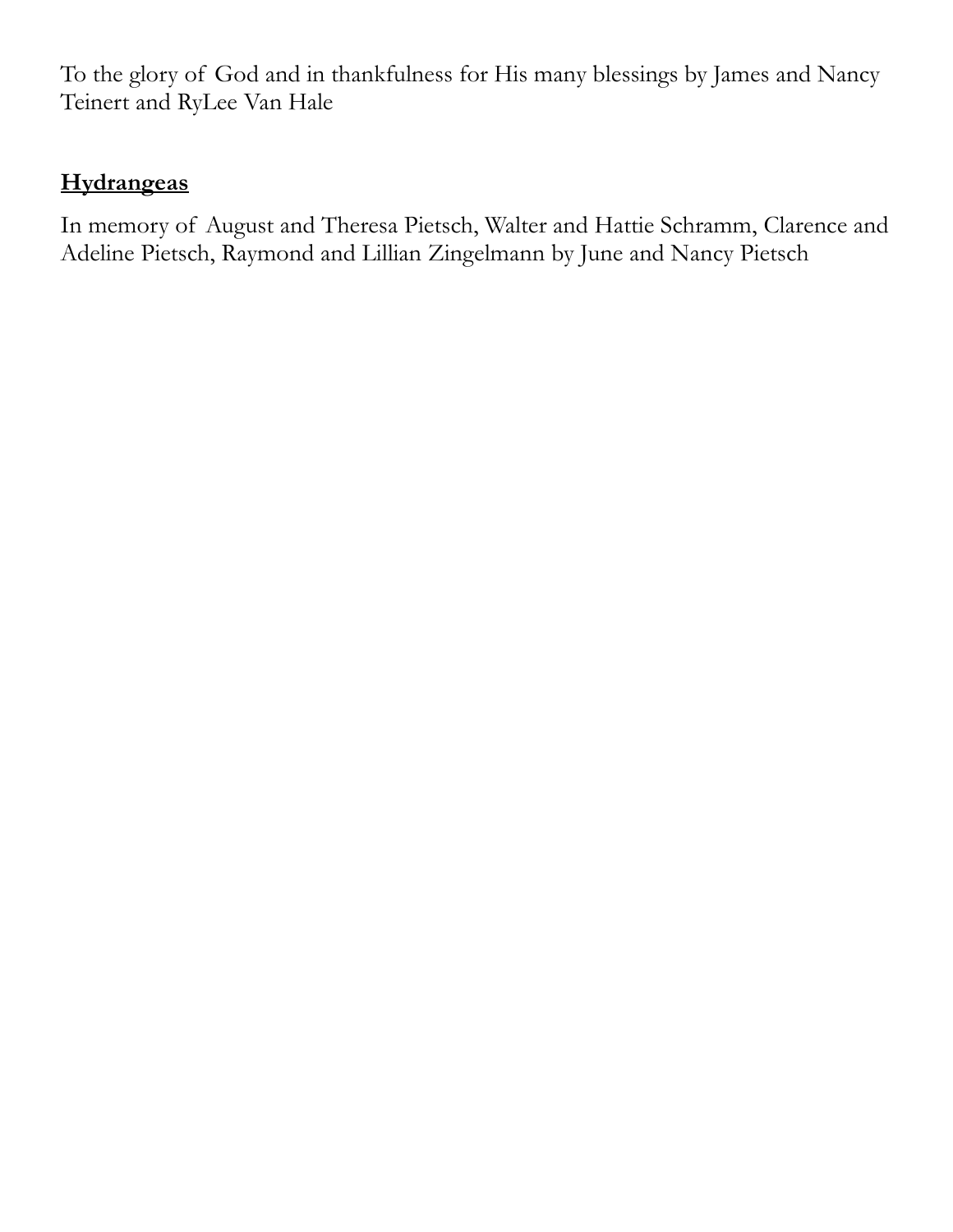

# **PRAYER REQUESTS FOR TODAY**

Curtis Moerbe, in St. David's South, recovering from multiple surgeries Al Jurk, scheduled for neck surgery on April 19th Allen Wolf, scheduled for surgery on April 18th Carolyn Bamsch, dong well following back surgery Wally Lehmann, back at home Lori Green, recovering from a heart ablation Jane Chapman, recovering from shoulder surgery Rev. Al Gallmeier, recovering from surgery on April 11th Lee Heselmeyer, recovering from eye procedure on April 11th Joyce Bise, sister of Jerrell Dunk, now in Oakland Manor under hospice care Wesley Cervenka, brother of Debbie Knox, undergoing cancer treatments Clara Damerow, friend of Linda Lehmann, in rehab following a fall and broken hip All those on our continued prayer list and those we know fighting cancer and other illness